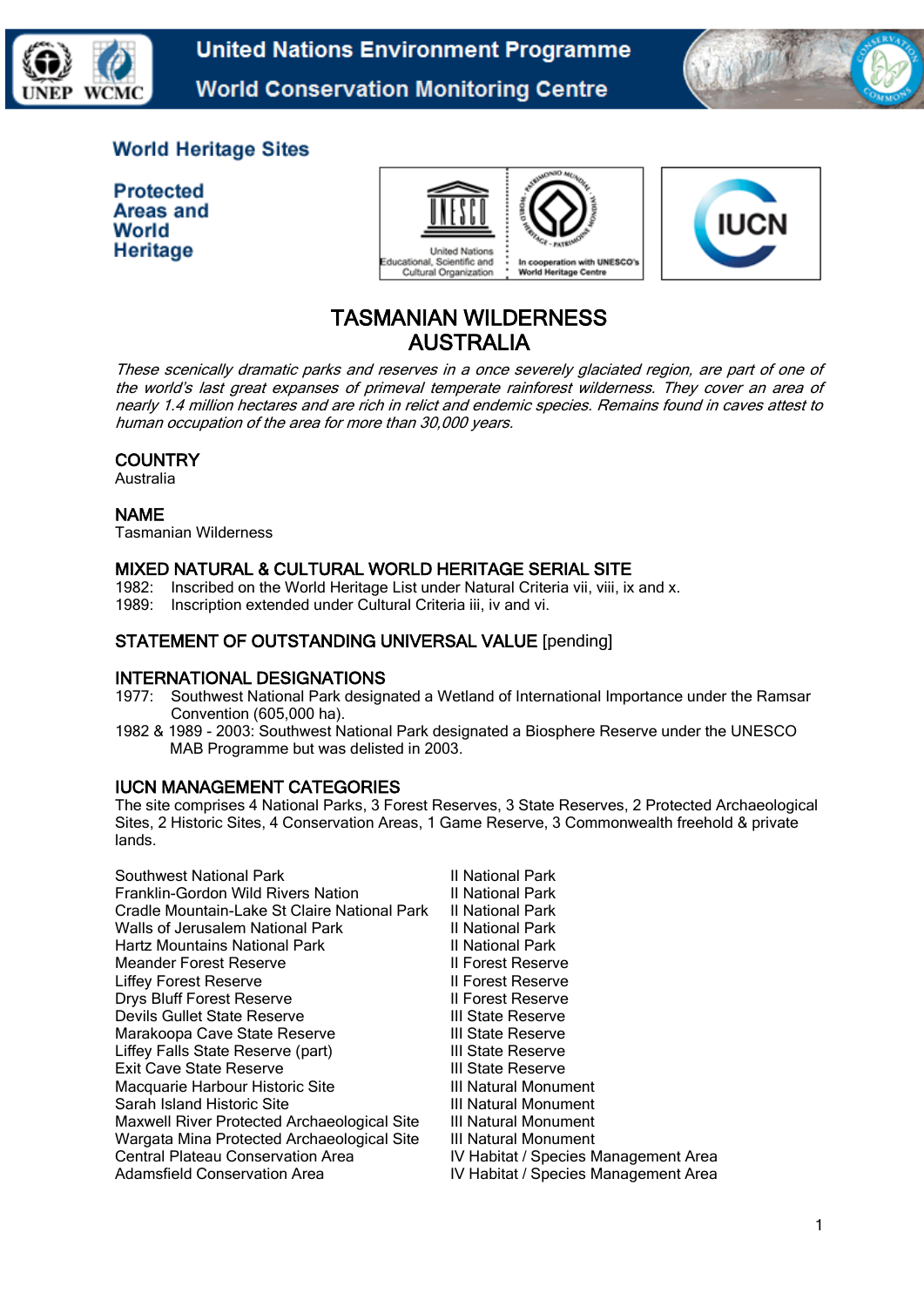Southwest Conservation Area (in HEC) <br>IV Habitat / Species Management Area<br>IV Habitat / Species Management Area Farm Cove Game Reserve **IV Habitat / Species Management Area** Maatsuyker Island (Commonwealth freehold) IV Habitat / Species Management Area St Clare Lagoon (vested in HEC) IV Habitat / Species Management Area Private and Commonwealth freehold **IV Habitat / Species Management Area** 

IV Habitat / Species Management Area

#### BIOGEOGRAPHICAL PROVINCE

Tasmanian (6.02.02)

#### GEOGRAPHICAL LOCATION

Comprises a contiguous network of reserve lands extending over much of west-central and southwest Tasmania. Several islands off the south coast are included: Ile du Golfe, Maatsuyker I., De Witt I., Flat Witch I. and Pedra Branca I.: 41° 35' to 43° 40'S by 145°25' to 146°55'E.

#### DATES AND HISTORY OF ESTABLISHMENT .<br>.

#### Northern Reserves

- 1922: Cradle Mountain established a Scenic Reserve by the 1915 Scenery Preservation Act (originally 63,943 ha);
- 1927: Received Sanctuary status under the Animal & Birds Protection Act of 1919;
- 1936: Extended to include Lake St Clair and Oakleigh Creek Conservation Area (60,705 ha);
- 1971: Cradle Mountain-Lake St Claire National Park proclaimed under the 1970 National Parks & Wildlife Act, except for Oakleigh Creek (124,848 ha); many later extensions and boundary adjustments:
- 1981: Walls of Jerusalem National Park established;
- 1982: Central Plateau Conservation Area and Drys Bluff Forest Reserve created;
- 1991: Liffey Forest Reserve and Meander Forest Reserve created.

#### Central Reserves

- 1939: Gordon River, Lyell Highway State Reserves created;
- 1941: Frenchmans Cap National Park created;
- 1954: Sarah Island Historic Site designated;
- 1981: Franklin-Lower Gordon Wild Rivers National Park proclaimed, absorbing the above reserves;
- 1990: Major extensions to the National Park (to 440,000ha): areas added were the King William Range, Upper Gordon River, Denison Range, Prince of Wales Range, Lower Gordon River, Sorell River, the southern end of Macquarie Harbour, Farm Cove and the Kelly Basin area.

#### Southern Reserves

- 1939: Hartz Mountains National Park and Marakoopa Cave State Reserve created;
- 1951: Port Davey State Reserve created;
- 1955: Lake Pedder National Park established;
- 1968: Southwest National Park established, absorbing and extending the above two reserves;
- 1976: Southwest National Park re-proclaimed under the National Parks and Wildlife Act, 1970 and extended to 372,300 ha;
- 1977: Southwest National Park recognised as a National Biosphere Reserve;
- 1979: Exit Cave State Reserve created;
- 1980-1 & 1990: Southwest Conservation Area established; Further extensions incorporated: area north of Nye Bay, South Cape Bay area, Mt Bobs and the Boomerang, Adamsons Peak, Mt Picton, Gallagher Plateau and Mt Weld: the Upper Weld River and Mt Bowes.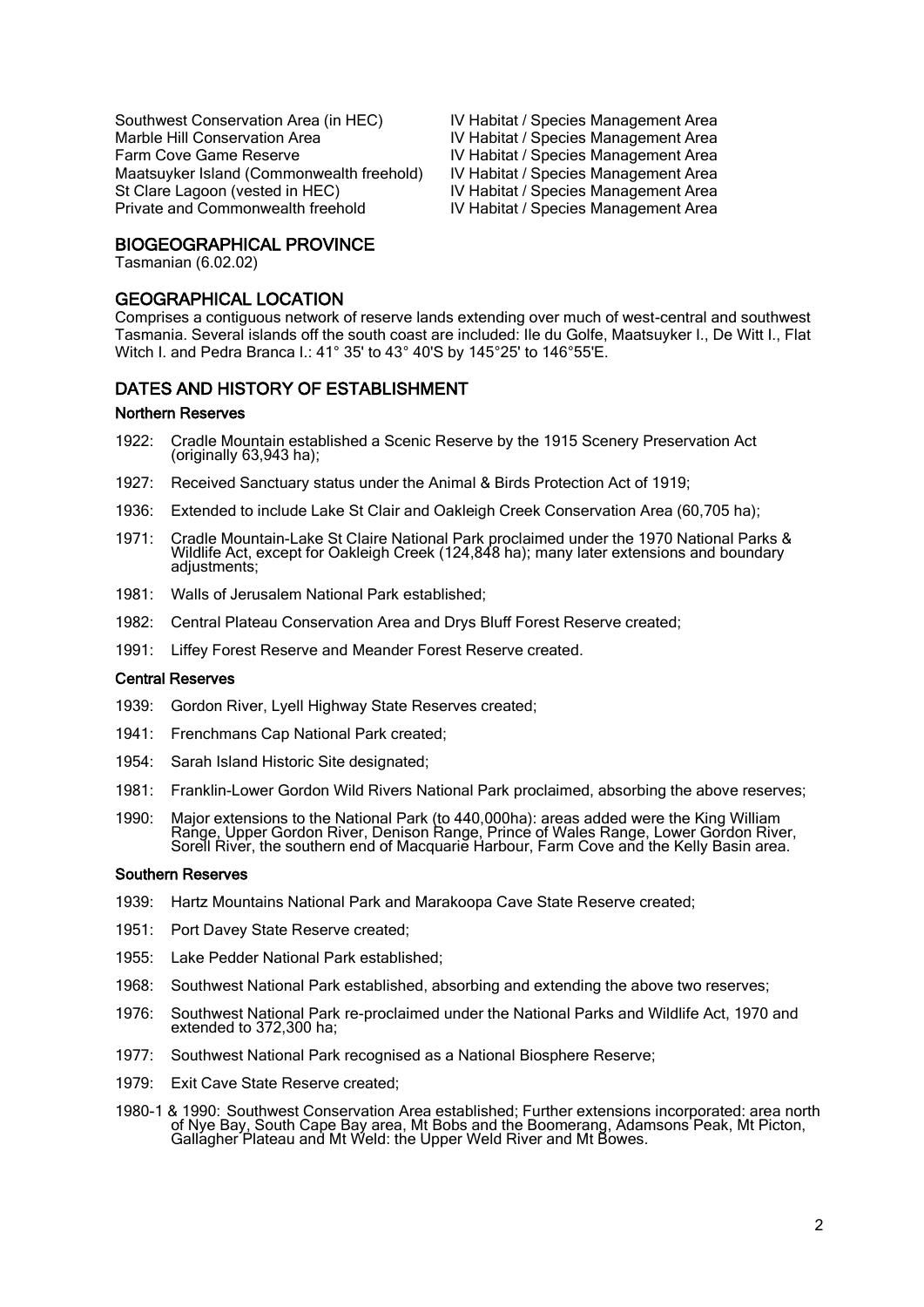Full details on the progress of reservation, except in the case of state forests and Sarah Island Historic Reserve, are given in the World Heritage nomination (Government of Australia, Nomination document, 1988).

#### LAND TENURE

All the land is Crown property administered by the Ministry for Tourism, Parks and Heritage, through the Parks and Wildlife Service (PWS) which is responsible for over 99% of the total area, also by Forestry Tasmania (for forest reserves) and the Hydro-Electric Commission (HEC) except for some 320 ha of privately-owned land in the Vale of Rasselas.

### AREAS

The total area of the Tasmanian Wilderness World Heritage Area (WHA) is ~1,383,640 ha (20% of the area of Tasmania) and includes the following:

| <b>Southwest National Park</b>              | 605,000 ha |
|---------------------------------------------|------------|
| *Franklin-Gordon Wild Rivers Nat'l Park     | 440,120 ha |
| Cradle Mountain-Lake St Claire Nat'l Park   | 161,000 ha |
| Walls of Jerusalem National Park            | 51,800 ha  |
| <b>Hartz Mountains National Park</b>        | 7,140 ha   |
| Devils Gullet State Reserve                 | 806 ha     |
| Marakoopa Cave State Reserve                | 790 ha     |
| Liffey Falls State Reserve (part)           | 20 ha      |
| Macquarie Harbour Historic Site             | 15,300 ha  |
| Maxwell River Protected Archaeological Site | 560 ha     |
| Wargata Mina Protected Archaeological Site  | 155 ha     |
| <b>Central Plateau Conservation Area</b>    | 89,200 ha  |
| <b>Adamsfield Conservation Area</b>         | 5,400 ha   |
| Southwest Conservation Area (in HEC)        | 616 ha     |
| Marble Hill Conservation Area               | 77 ha      |
| Farm Cove Game Reserve                      | 1,720 ha   |
| <b>Meander Forest Reserve</b>               | 1,660 ha   |
| <b>Liffey Forest Reserve</b>                | 1,055 ha   |
| Drys Bluff Forest Reserve                   | 680 ha     |
| Maatsuyker Island (C'wealth freehold)       | 180 ha     |
| St Clare Lagoon (vested in HEC)             | 29 ha      |
| Private and Commonwealth freehold           | 320 ha     |

\*Lake Gordon, a Hydro-Electric Commission storage lake, is excluded from the World Heritage site.

# **ALTITUDE**

Sea level to 1,617m (Mount Ossa, the highest peak in Tasmania, in Cradle Mountain National Park

#### PHYSICAL FEATURES

In contrast with mainland Australia, Tasmania is rugged and forested; it is also scenically spectacular. The Tasmanian Wilderness World Heritage Area (WHA) is geologically and geomorphologically complex and the product of at least three major glaciations. The western half of the island is underlain by fold structures, the eastern half by fault structures, both of which are represented in the World Heritage Area. The fold structure region in the southwest is extremely craggy and densely vegetated, with north-south oriented mountain ranges and valleys. The rocks vary in age from Precambrian to Devonian and were subjected to two major orogenies, the Frenchman and Tabberaberan. Precambrian formations are widespread and consist of quartzite, schist, phyllite, conglomerate, dolomite, siltstone and sandstone. The more resistant sequences such as quartzite and quartz schist form most of the prominent ranges; the less resistant schists, dolomite and phyllite underlie many of the valleys and plains.

Faulting in the east and north produced the distinct scarp-bounded plateaux and residual hills that contrast dramatically with the fold structure province to the south. This region includes the Cradle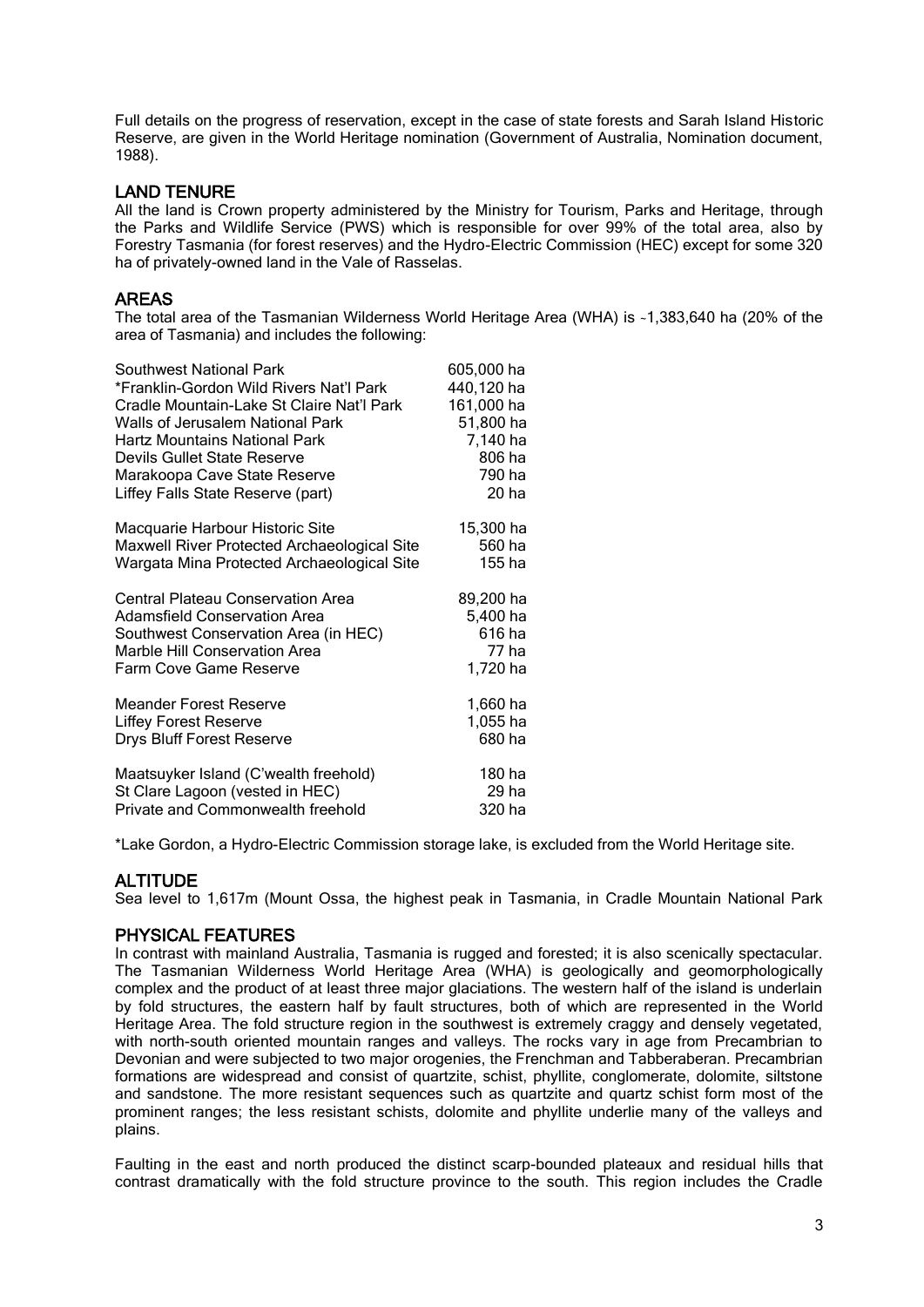Mountain-Lake St Clair National Park, Walls of Jerusalem National Park, parts of Lemonthyme and Southern forests and the Mount Anne and Mount Ronald Cross areas. It includes a plateau of sedimentary roof-rocks in the Walls of Jerusalem Park and Central Plateau area with a myriad of small lakes, and Lake St Clair which is the deepest lake in Australia. The rocks are Permian-Triassic sediments capped by Jurassic dolerite, and generally occur above about 600m, except in the east. Basement rocks, probably of Precambrian, Cambrian, Ordovician and Silurian age, are generally overlain by upper and lower horizontal sediments of the Parmeener Supergroup. The Permian lower unit consists of glacio-marine sequences including tillite, sandstone, siltstone, mudstone and limestone horizons. The upper Triassic unit contains banks of sandstone, mudstone, siltstone and coal, probably laid down during a humid, cool climate in swamps, lakes and river channels. These rocks contain rare plant and amphibian fossils. A dramatic period of igneous activity followed the deposition of these sediments in the Jurassic, with the injection of massive amounts of dolerite into the sediments. Owing to its resistant nature the dolerite still covers a vast tract of the World Heritage Area.

Changing climates have also influenced the landscape, most recently during a late Cainozoic and two major Pleistocene glaciations. Ice caps and cirque and valley glaciers generally covered most of the high mountains and plateaux. Cirques occur on most mountains, and glacio-fluvial deposits are found in the Picton, Middle Huon and Upper Weld valleys. Glacial erosion has created spectacular horns, arêtes, cirques, rock basins containing tarns and U-shaped valleys. These are common at Frenchmans Cap and in the Frankland, Prince of Wales, Arthur and Ironbound Ranges. Karst landforms have formed through the solution of carbonate rocks in the widely distributed dolomite and Ordovician limestone. These include cave systems, natural arches, clints and grikes, dolines, karren surfaces, pinnacles and blind valleys. Extensive underground passages occur, notably at Precipitous Bluff, Mount Anne, Upper Weld River, and along the Franklin and Gordon Rivers. Exit Cave near Ida Bay on the south coast is the longest measured cave system in Australia (23 km), and Anne-akananda, in the Upper Weld-Mt Anne karst system, is the deepest cave at 373m. There is a large meteorite impact crater of Pleistocene age in the Andrew River valley of significance on the world scale (Government of Australia, Nomination document, 1988).

Below about 600m, depositional features are typical, including moraines and other outwash deposits. Periglacial activities, including much slope instability, caused gelifluctate, landslip and talus deposits. The river drainage system has a pronounced trellis pattern, with only the larger rivers, notably the Franklin and Gordon rivers, having cut directly through the mountain ranges, producing spectacular gorges. The lakes of the Denison Range are of great interest because of their physical and chemical characteristics. An analysis of the chemical properties, light regime and the Tasmanian endemic algal flora shows that the lakes are indicators of the east-west divide. Lake George and later Lake Pedder in the meadows of the Gordon River valley were created by the Hydro-Electric Commission in the early 1970s. The coastline experienced a number of sea-level changes during the glaciations. It is now a classic example of a drowned landscape, seen in the discordant coastline in the south, and the rias at Port Davey and Bathurst Harbour. The geological variety underlies a corresponding diversity of soil and vegetation types, including extensive peatlands (Nomination document, 1988).

# CLIMATE

Tasmania has a temperate maritime climate, wet, windy, cloudy and cool. The south-west in the westerly airstream of the Roaring Forties is the wettest region in Australia. Rainfall over the Gordon-Franklin basin ranges from about 1,800mm in the headwaters of the Franklin to over 3,400mm near Serpentine Dam. The east is far drier (Bosworth, 1977). Average annual temperatures range between the low teens in winter and the low twenties in summer.

# **VEGETATION**

This site contains most of the last great temperate wilderness in Australia and its largest cool temperate rainforest. It is also recognised as an international centre for plant diversity with a wealth of habitats which support many unusual plant taxa and communities. There are four main vegetation types in the protected areas: closed temperate rain forest (273,477 ha or 20% of the WHA) open eucalypt forest and woodland (401,109 ha, 29%), buttongrass moorland and heath (439,515 ha, 31%) and alpine and sub-alpine communities 188,599 ha, 14%). There are also 77,426 ha (5%) of lakes and rocks. The remainder comprise coastland, wetlands and grasslands. These occur in a unique mosaic of Antarctic and Australian elements which has as much in common with the cool temperate regions of South America and New Zealand. The Antarctic element consists of species descended from Gondwanan flora. Populations of relict coniferous genera, now known only from Tasmania, such as Athrotaxis, Diselma and Microcachrys species, are found in the alpine moorland and the rain forest.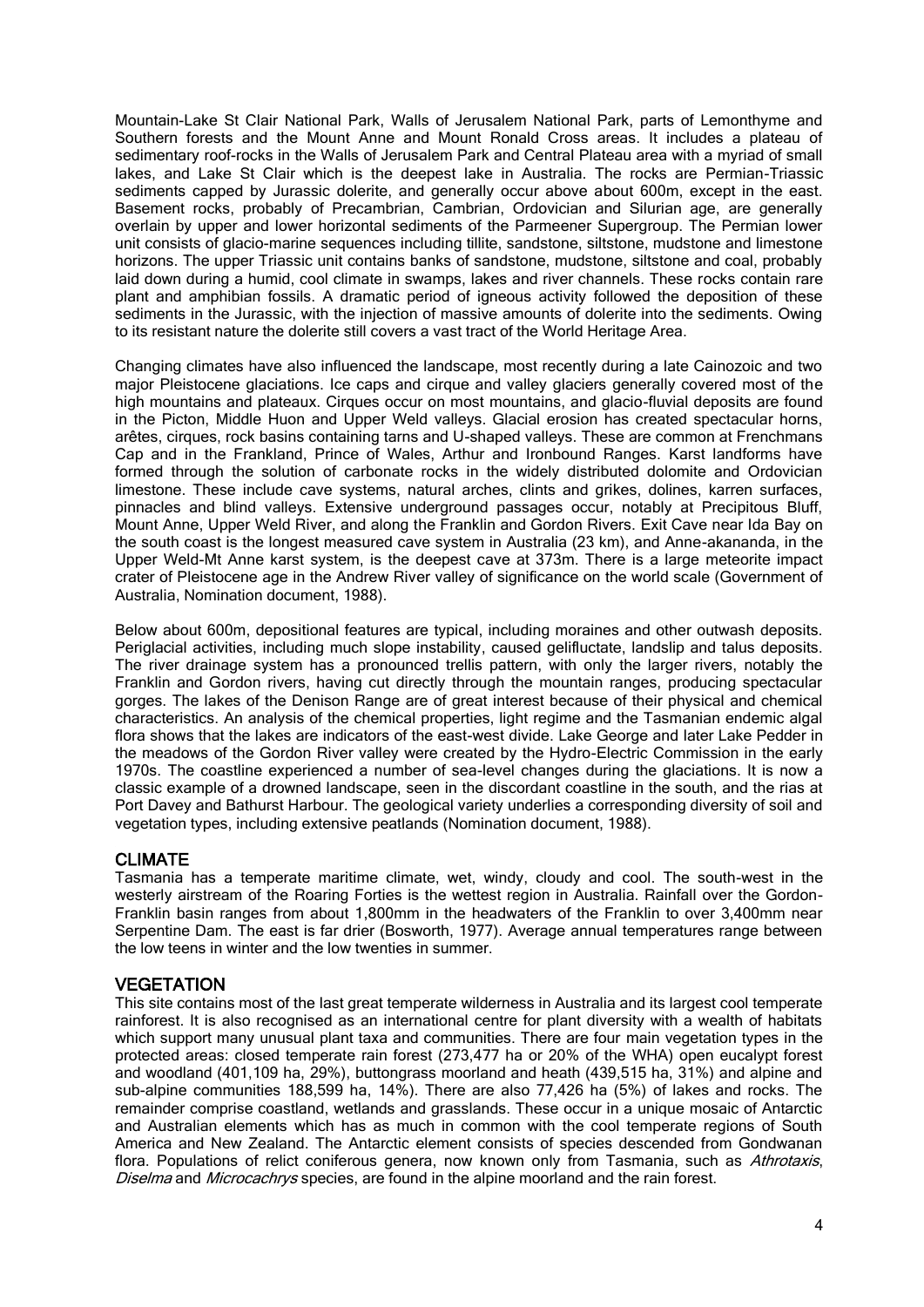Australian plants which have evolved more recently dominate the area's sclerophyll communities: the genus *Eucalyptus* is a prime example. For other species now extinct on the mainland, Tasmania is a refuge: *Eucalyptus morrisbyi* (EN) survives in four small stands on the edge of the site. Three-fifths (266) of Tasmania's endemic higher plant taxa are present, about half of which are dependent on the WHA for most of their distribution, as are many threatened higher plants. Tasmania may be correspondingly important for the conservation of lower plant species, but knowledge of these is as yet fragmentary. Preliminary studies of lichens and bryophytes have already revealed the presence of new endemic taxa (Nomination document, 1988). Of the identified vegetation communities in Tasmania, the sites contain at least 42 of the 43 alpine communities, 33 of the 39 temperate rain forest communities, 40 of the 65 wet sclerophyll communities, 22 of the 31 buttongrass moorland communities, 13 of the 42 grassland and grassy woodland communities, each of the eight Sphagnum peatland communities and 21 of the 33 coastal communities (Kirkpatrick et al., 1995). Discoveries continue: a fern-like plant Isoetes sp. was discovered only recently. At present, vascular plus non-vascular plants under threat include 31 species in danger and 31 vulnerable; 133 are rare (PWS, 2004).

Alpine vegetation grows on the higher peaks and plateaux above the tree line, which varies from about 800m near the coast to 1,200m inland. It is almost totally dominated by shrubs, compared with the tussock grass and herb-dominant vegetation typical of the Australian mainland alps. Where the drainage is slow there are fascinating plant communities dominated by cushion plants and dwarf pines: Donatia, Dracophyllum and Abrotanella spp., and scoparia Richea scoparia. Taller heaths, coniferous shrubberies and Tasmania's one native deciduous tree, the deciduous beech Nothofagus gunnii grow on well-drained sites, including boulder fields. Some 60% of the alpine flora is endemic to Tasmania (Nomination document, 1988).

Temperate rainforest covers less than 30% of the area below the treeline but supports 33 of the 39 temperate rainforest communities of Tasmania. The old-growth sclerophyllous forest contains the greatest biodiversity. It is characterised by the dominance of Antarctic tree species, a generally low diversity of higher plants and a rich cryptogrammic flora. It differs from tropical and subtropical rain forests in the low number of dominant tree species, the smallness of their leaves, the absence of lianas, the relative lack of epiphytes apart from moss and lichen and the total absence of typical rain forest morphological adaptions, such as drip-tip leaves, stem-flowering and buttressing. These characteristics have much in common with the temperate rain forests of New Zealand and South America, but remain distinctive. Most of the rain forest contains species, which evolved on the ancient continent of Gondwana: myrtle beech *Nothofagus cunninghamii*, which is usually dominant, leatherwood *Eucryphia lucida*, native plum *Cenarrhenes nitida* and sassafras *Atherosperma* moschatum. Co-dominants are Huon pine *Lagarostrobos franklinii*, one of the longest-lived species in Australia and second longest living species in the world (living to 3,000 years), in riverine habitats, King Billy pine Athrotaxis selaginoides (VU), celery-top pine Phyllocladus aspleniifolius, pencil pine Athrotaxis cuppressoides (VU), and prostrate Anodopetalum biglandulosum on poor sites and at high altitudes (Nomination document, 1988). A rare endangered plant is a clonal clump of Kings' holly Lomatia tasmanica (nationally CR), said to be 43,600 years old - the oldest known sterile vascular plant clone on Earth (PWS, 2004).

Some of the eucalyptus are among the highest of deciduous trees. Emergent above large areas of the rainforest, either of two eucalypts occur: messmate stringybark *Eucalyptus obliqua* on the better soils in the east and Smithton peppermint *Eucalyptus nitida* on the poorer soils mainly in the west. In addition to these mixed forests of eucalypts with rain forest understorey, eucalypts dominate other communities such as sub-alpine woodlands, dry sclerophyll forests and woodlands in which the understorey is multiple-aged and contains small-leaved prickly shrubs; also wet sclerophyll forests in which the understorey is uniform-aged and contains broad-leaved shrubs and ferns, and some scrub and moorland communities. Of particular conservation importance are the magnificent examples of pristine tall forest, with eucalyptus such as swamp gum *Eucalyptus regnans*, the world's tallest flowering plant. This forms a 60-100m high canopy over a 10-20m high closed wet sclerophyll understorey of native musk Olearia argophylla, Victorian hazel Pomaderris apetala, silver wattle Acacia dealbata and blackwood Acacia melanoxylon. Rain forest species such as myrtle beech, sassafras and tree ferns replace the wet sclerophyll understorey where fire frequency is low (Nomination document, 1988).

Nearly a third of the WHA is comprised of moorland vegetation, dominated by buttongrass sedge Gymnoschoenus sphaerocephalus on very acid peaty nutrient-poor soils and typically surrounded by scrub and heath communities with ti-trees *Leptospermum* spp. and paperbarks *Melaleuca* spp.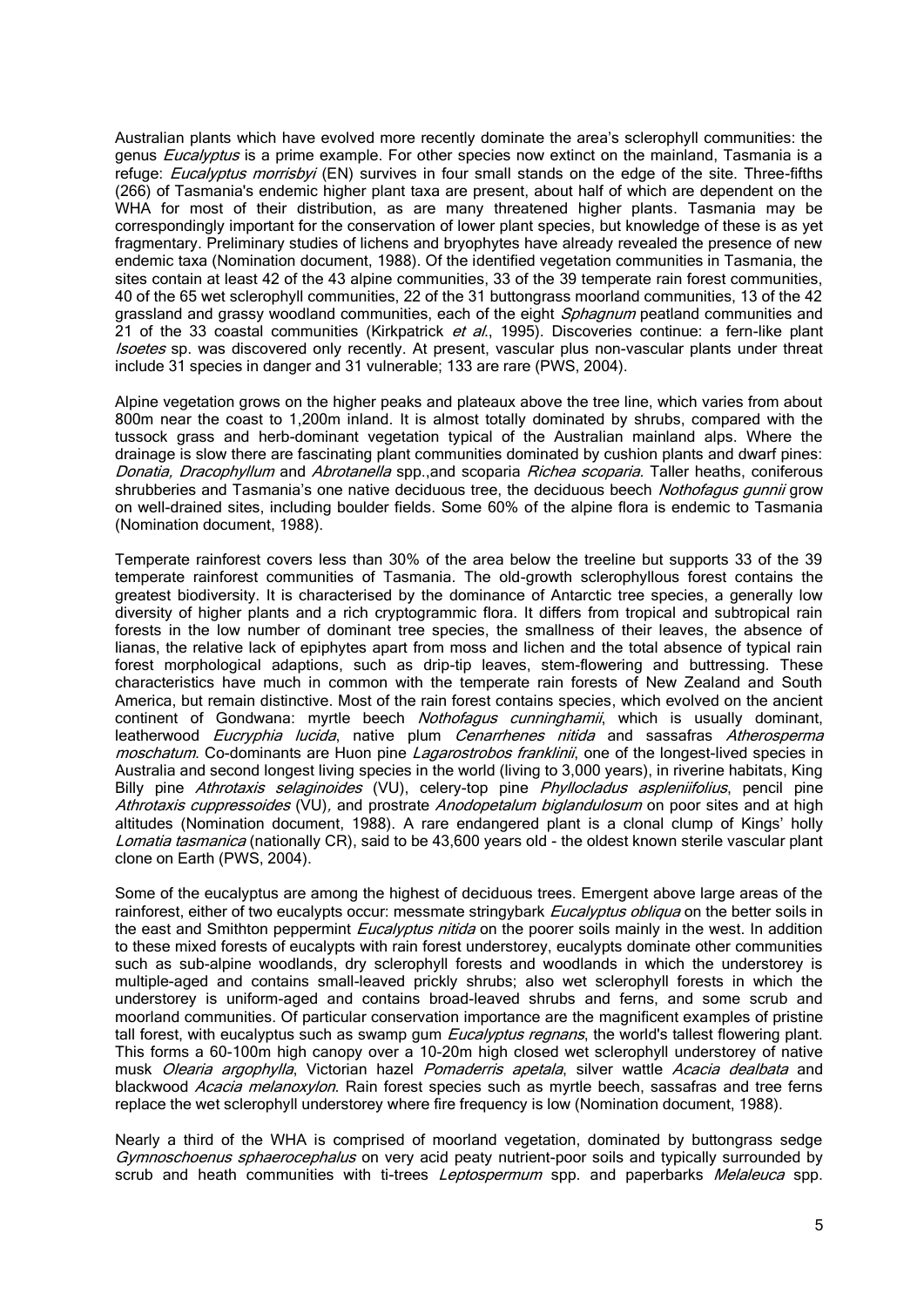predominating. Some 150 threatened vascular plant species are found. The vegetation has developed in response to fire partly due to Aboriginal practices over the last 30,000 years and more recently, to logging contractors and prospectors. Grassland is limited to small patches, some of which result from the firing of rain forest, the rest probably being edaphic or climatic in origin. Specialist communities occur in more restricted habitats. There is a wide range of flowing and still water ecosystems. Owing to their unusual hydrological properties, Lake Sydney and Lake Timk have developed interesting marginal herbaceous communities, and the Snowy Range contains dynamic string bog systems characterised by bolster plants. Lakes with permanently stratified layers of water and coastal lagoons with their unusual micro-organisms, are also of ecological importance. The southwest coast has a wide range of plant communities peculiar to salt marsh, coastal cliffs, coastal sand dunes and sea bird breeding colonies, also areas fire-cleared by fishermen. These offer specialised niches for rare and restricted endemic plants. Limestone and dolomite substrates, whether on lowland plains, riverine cliffs or at high altitude, are also important habitats for restricted endemics (Nomination document, 1988).

#### FAUNA

The fauna is of world importance because, protected by isolation, it includes an unusually high proportion of endemic species and ancient relict groups. In invertebrate groups for instance endemism ranges from 20% to 100%. The varied topography, geology, soils and vegetation together with the harsh and variable climatic conditions have combined to create a wide array of habitats and a correspondingly diversely adapted fauna: the scrubland, heath and moorland animals have many unusual adaptations. The insularity of Tasmania and of the southwest wilderness has protected them from the impacts of the exotic species that have seriously affected the mainland fauna. Two main faunal groups co-exist there: one that includes the marsupials and burrowing freshwater crayfish that are relicts of the Gondwanan fauna; the second, including rodents and bats, that invaded Australia from Asia millions of years after the break-up of Gondwanaland. The invertebrate fauna, including caveadapted species, is outstanding: many are ancient relict species such as the velvet worms Euperipatoides and *Ooperipatellus* spp., which have changed little in the last half billion years. They are considered a missing link between the annelids (worms) and the arthropods (crustaceans and insects) (Nomination document, 1988).

Of Tasmania's 32 mammal species, 27 are present in the area. The Tasmanian wolf Thylacinus cynocephalus (EX) was last seen in 1936. Four of these mammals are endemic to Tasmania including the somewhat dog-like Tasmanian devil Sarcophilus harrisii (EN: 20-50,000 mature individuals) the world's largest extant carnivorous marsupial, the cat-like eastern quoll *Dasyurus viverrinus*, Tasmanian pademelon or rufus wallaby Thylogale billardierii and the rodent-like Tasmanian betong Bettongia gaimondi. The duck-billed platypus Ornithorhyncus anatinus and short-beaked echidna Tachyglossus aculeatus also occur. 13 of the 150 bird species recorded are endemic, including the iconic orangebellied parrot Neophema chrysogaster (CR: 200 individuals), one of Australia's rarest and most threatened birds, found in the far southwest (Brown et al., 1985). There are 11 reptile species, of which four are endemic and of six frog species two are endemic. The moss froglet *Crinia nimbus* is a recently discovered species. The Tasmanian tree frog Litoria burrowsi is mainly restricted to the area. There are 15 species of freshwater fish including four endemic species. Two native fish, Lake Pedder galaxias Galaxias pedderensis (CR) and small pedder galaxias G. parvus are largely restricted to the area. In 2003, 28 vertebrate and 3 invertebrate species were listed as nationally endangered (PWS, 2004).

The alpine regions have a specialised fauna of great zoogeographic interest, with high endemicity and local phenotypic variation. Three endemic species of lizards of the genus *Leiolopisma* occur on mountain tops with unusual adaptations to the locale. Many of its insects are adapted to pollinate the alpine vegetation. Diurnal moths of the primitive sub-family Archiearinae occur on some peaks. Alpine grasshoppers are common and include four monotypic endemic genera. The rare endemic dragonfly Archipetalia auriculata which breeds in alpine streams is the most archaic member of an ancient family, the Neopetaliidae, and has strong Gondwanan affinities. The 250-million year old mountain shrimp Anaspides tasmaniae is one of the most ancient of crustaceans.

Old-growth sclerophyllous forests contain the greatest diversity of living plants and animals in Tasmania. The rain forest invertebrate fauna includes many groups of Gondwanan descent. Talitrid amphipods, which have undergone great adaptive radiation in Tasmanian forests, are represented by 15 species, making the area one of the world's richest centres of diversity for talitrids. Among mammals, only the endemic long-tailed mouse *Pseudomys higginsi* occurs principally in the rain forest though the eastern spotted-tail quoll *Dasyurus maculatus* and Tasmanian pademelon are found there. The lack of a distinct rain forest mammal fauna has parallels with the *Nothofagus*-dominated rain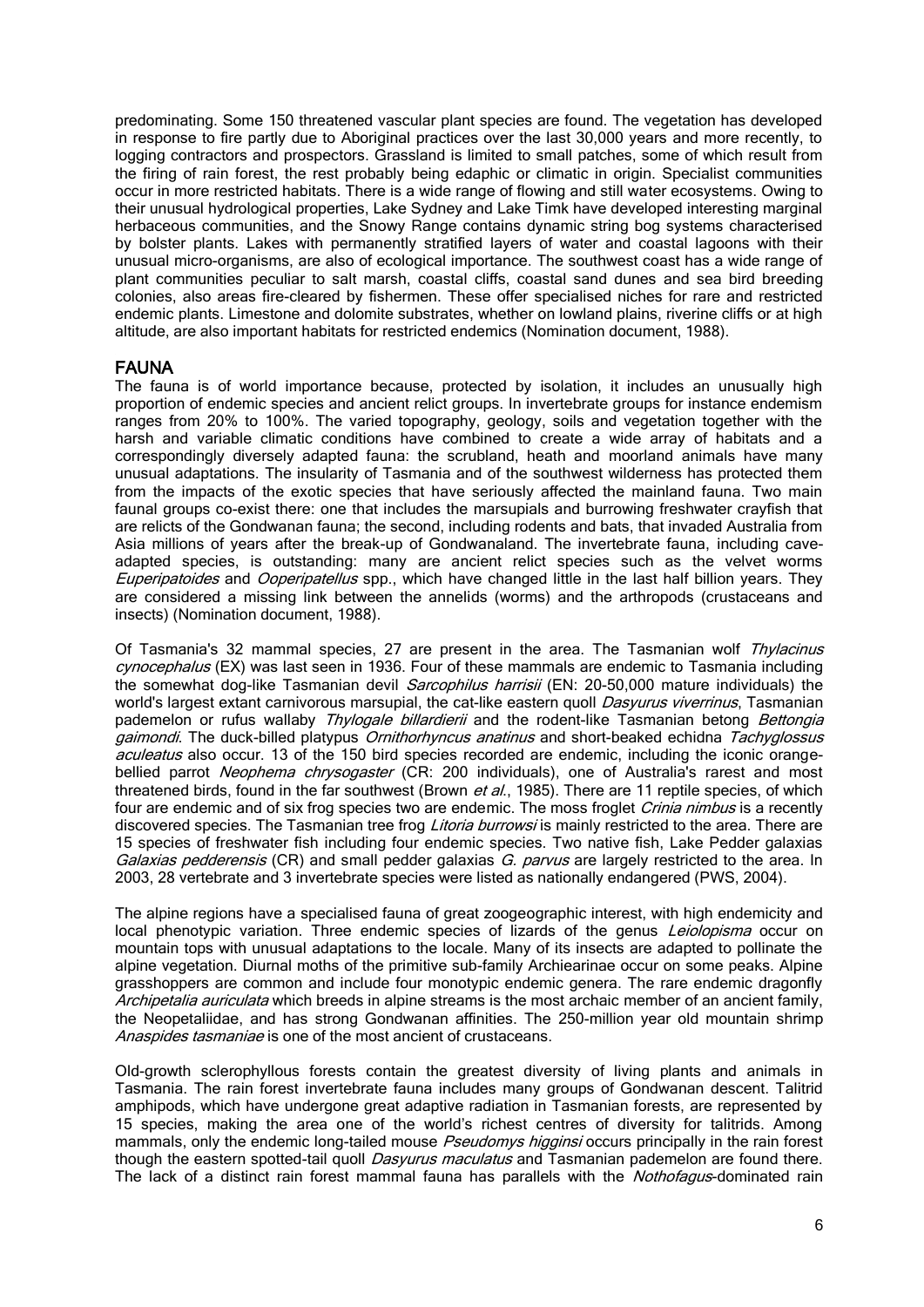forests of New Zealand and Southern America. No birds, reptiles or amphibians are confined to this habitat type. Closed forests are inhabited by three species of arboreal mammals, common ring-tail possum *Pseudocheirus peregrinus*, common brush-tail possum Trichosurus vulpecula and eastern pygmy-possum Cercartetus nanus; also many birds such as the endemic green rosella Platycercus caledonicus and swift parrot Lathamus discolor (EN). Some of the rainforest communities have an open verdant, cathedral-like quality: silent, cool, dark and damp places where both the trunks of trees and the forest floor are covered with a luxuriant carpet of mosses and lichens. Open eucalypt forest supports a greater diversity of mammals and birds than rain forest, scrub, heath, moorland or alpine areas, among them forty-spotted pardelote *Pardalotus quadragintus* (EN) and eastern barred bandicoot Perameles gunnii.

Within aquatic habitats, the freshwater crustaceans are of global significance, as are many amphipods, isopods, crayfish and shrimps which are relictual Gondwanan fauna. Three lakes on the Lower Gordon River are of international repute for being permanently stratified (meromictic) yet relatively shallow and inhabited by diverse and unusual aquatic micro-organisms. Streams, rivers, coastal lagoons and estuaries support many species of native fish such as the Swan, barred and clarence galaxias Galaxius fontanus (CR), G. fuscus (CR) and G. johnstoni (CR), western paraglaxias G. occidentalis, Australian grayling Prototroctes maraena (VU) and a highly endemic aquatic invertebrate fauna. However, introduced species, such as brown trout Salmo trutta and eastern brook trout Salvelinus fontinalis have contributed to the decline of several native species of fish. Major rivers, such as the Old and Davey rivers in the south-west and New River in the Southern Forests, are of importance for scientific reference because of their pristine state. Many of the 175 Tasmanian invertebrates listed as rare or threatened are protected within the WHA. These include such species as freshwater snails, caddis flies, stoneflies and dragonflies.

In buttongrass moorland the critically endangered orange-bellied parrot, the ground parrot Pezoporus wallicus, and the rare broad-toothed mouse Mastacomys fuscus are found. The rare Ptunarra brown butterfly Oreixenica ptunarra is found on the central grasslands. Freshwater crayfish, such as the endemic Parastacoides tasmanicus, live in burrows under the buttongrass tussocks despite the highly acidic environment; their burrows are in turn colonised by a range of extraordinary endemic invertebrates such as the Tasmanian anaspid crustacean Allanaspides helonomus (VU) and Hickman's pygmy mountain shrimp A. hickmani (VU). Both of these species have very restricted distributions near the inundated Lake Pedder. The monotypic and endemic Tasmanian spot-wing dragonfly Synthemiopsis gomphomacromioides breeds in the mud surrounding buttongrass tussocks. Caves are inhabited by many endemic invertebrates including crickets, spiders, beetles and aquatic crustaceans. Displays of Tasmanian glow-worm *Arachnocampa tasmaniensis* can be seen at several places, particularly at Exit and Entrance Caves (Nomination document, 1988).

In coastal areas and on offshore islands, vast numbers of short-tailed shearwater Puffinus tenuirostris return to breed each year. Also present are wedge-tailed eagle Agila audax (~100 individuals), white goshawk Accipiter novaehollandia (<110), shy albatross Thalassarche cauta, little tern Sterna albifrons and soft-plumaged petrel *Pterodroma mollis* (50). Port Davey is the site of an unusual marine community including new species of skate and sea slugs. One endemic reptile, the Pedra Branca skink Niveoscincus palfreymani (VU: 290 individuals) lives only on the small offshore rocky island of Pedra Branca (Thwaites, 1995; PWS, 2004). Offshore the fin-walking spotted handfish *Brachionicthys* hirsutus (CR), southern right whale *Eubalaena australis* and the New Zealand fur seal *Arctocephalus* forsteri are found.

#### CONSERVATION VALUE

The WHA contains most of the last great temperate wilderness in Australia, most of it in a natural or near natural condition. It has the most extensive glaciated landscapes in Australia, and a great diversity of habitats: islands, jagged coastlines, major estuaries, alpine plateaus and mountain peaks, turbulent rivers, sheltered lakes, rain forest and moorland. These support a flora and fauna that include many primitive groups of Gondwanan origin, related to similar fragments in South America, Africa and India. Endemism is high and there is a large number of threatened species though protection has led to an increase in several populations. The property also contains Pleistocene archaeological sites, Holocene aboriginal sites and historic evidence of the past 180 years of European activity including colonisation by transported convicts. The Park lies within a Conservation International-designated Conservation Hotspot, in WWF marine and freshwater Global 200 Eco-regions, in a WWF/IUCN Centre of Plant Diversity, and in one of the world's Endemic Bird Areas. It contains a Ramsar Wetland and part was a UNESCO Biosphere Reserve between 1982 and 2003.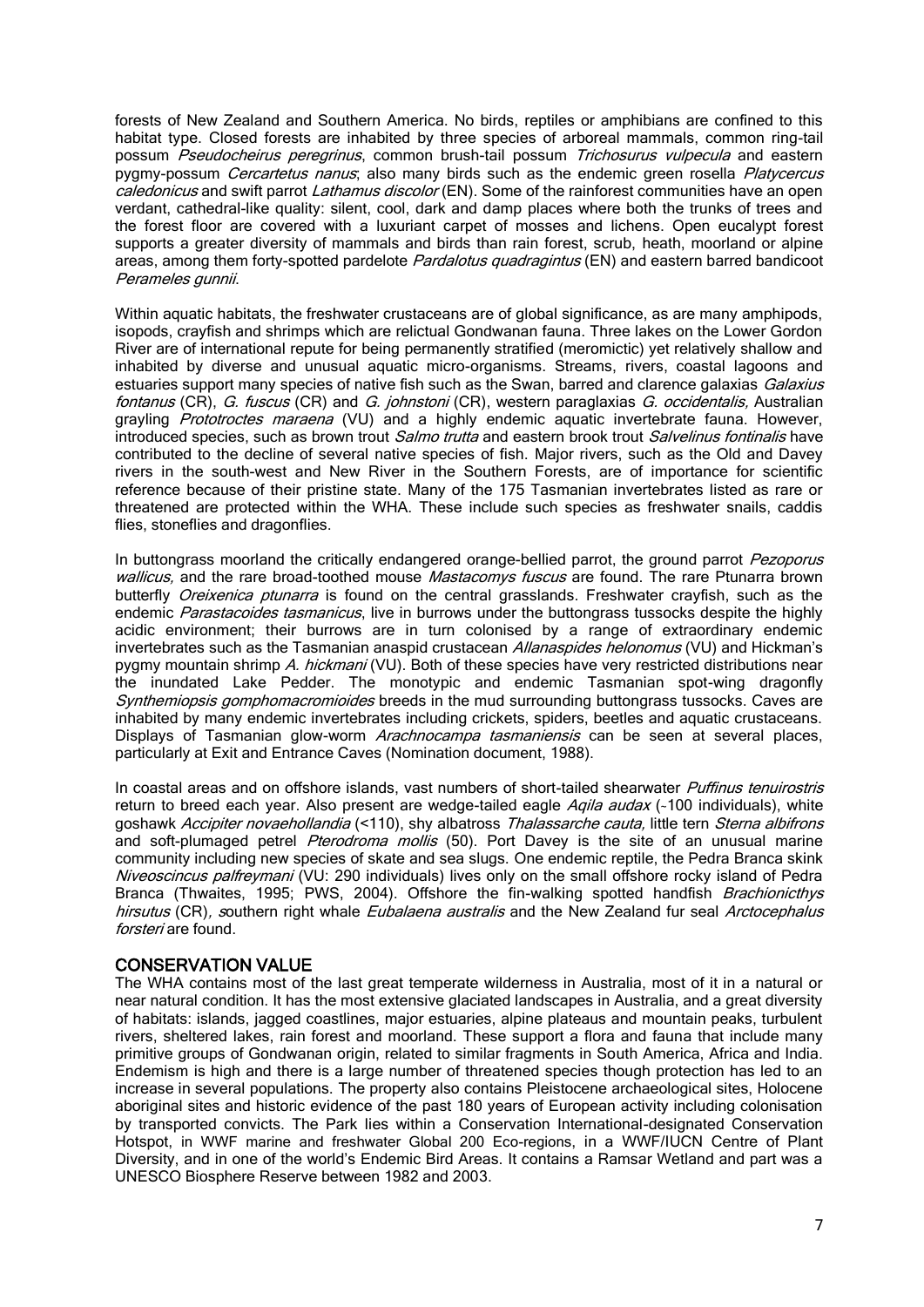# CULTURAL HERITAGE

Tasmania was cut off from mainland Australia by the flooding of Bass Strait at least 8,000 years ago, isolating the aboriginal inhabitants. The Tasmanian Aborigines were, until the advent of the European explorer Abel Tasman, the longest isolated human group in world history, surviving hundreds of generations without outside influence. Current archaeological evidence indicates a significant Ice Age (Pleistocene) hunter-gatherer society inland in the southwest, which existed from at least 30,000 years ago until the end of the Ice Age some 11,500 years ago, when the vegetation changed with warmer conditions from open grassland-woodland to rain forest. Several inland valleys are rich in Aboriginal sites. The discovery of Ice Age art in the Kitikina cave in the Franklin River valley helped to secure protection of the area from damming. Some 30 caves have been located: Judds Cavern (Wargata Mina), with over 3.5 km of explored passages, is one of the largest river caves in Australia, and almost certainly the most southerly painted site in the world. Coastal occupation by Aborigines dates from at least 3,000 years ago until the Europeans arrived in the 19th century, but may date from around 6,000 years ago when the sea stabilised at its present level (Nomination document, 1988).

At the time of the first European arrivals, the area was occupied by two main kinship groups - the Big River group in the central highlands and the Port Davey group who inhabited mainly the southwest and southern coastal regions. Each group is estimated to have had 300 to 400 people. Much of the aboriginal population was evacuated in the 1830s by the missionary zealot G. A. Robinson. European incursion into the area started in the early 1800s, mainly for Huon pine logging and whaling. Whaling ceased before the turn of the century but felling pine trees continued up to recent times in some places (Nomination document, 1988). The remains of the first penal settlement in Tasmania, at Macquarie Harbour between 1821-33, are a notable example of the colonisation of remote parts of the world by the transportation of convicts. Sarah Island Penitentiary Historic Site in Macquarie Harbour was chosen for a convict settlement in 1822 because of its remoteness and the availability of Huon pine for shipbuilding on site. The WHA contains the remains of many sites related to exploration, Huon pine logging, mining, sheep-herding, hydro-electric development and recreation (PWS, *in litt.*, 1996).

# LOCAL HUMAN POPULATION

The only permanent residents now within the WHA are ranger staff, primarily at Lake St Clair and Cradle Valley though the Lyell Highway to the west coast crosses the WHA at the north end of the Franklin-Gordon Rivers Park. The waters of several valleys are used for hydro-electric power generation. Mineral exploitation is still permitted in the Adamsfield Conservation Area beside Lake Gordon. Some telecommunications facilities exist within the area. Beekeeping for the production of leatherwood honey occurs along the Lyell Highway, the Mt. McCall and Kelly Basin Tracks and beside the Gordon River and Scotts Peak Roads. Port Davey is used for shelter by professional fishermen (PWS, in litt., 1996).

# VISITORS AND VISITOR FACILITIES

At least half a million tourists a year visit the WHA and visitor numbers between 1992 and 1999 increased from ±400,000 to ±550,000 (PWS, 2004). Visiting is markedly seasonal, peaking in January and low during winter and spring. Most tourists are day visitors and follow a similar circuit route around Tasmania, visiting Cradle Mountain, Strahan and Lake St Clair. The most popular single site in the area is Cradle Mountain which received 200,700 visits in 1999 to 2000, a substantial increase over the approximate 80,000 annual visits of the late 1980s. In 1997 the Gordon River received at least 105,000 visitors per annum and in 1999-2000 the Lake St Clair visitor service zone received about 104,000. Other popular access routes include the Lyell Highway, and the Strathgordon and Scotts Peak roads into the centre of the Area. There are now four Visitor Centres, at Lake St Clair, Cradle Mountain, Strachan and Mt. Field, a museum in Cradle Mountain Park, and visitor services at Cynthia Bay. The site provides a range of recreational and wilderness activities, including bushwalking, fishing, boating and canoeing, riding, licensed hunting (of wallabys), camping, caving, mountaineering, climbing, rafting, and cross-country skiing. Long-established trails such as the Overland Track and South Coast Track provide high quality wilderness walks (PWS, in litt., 1996). The Area is well publicised and the tourism and tourist developments are well monitored. Commercialised tourism, in cooperation with the Parks Service, is on the increase. A tourist lodge on Pumphouse Point on Lake St Clair may be developed.

#### SCIENTIFIC RESEARCH AND FACILITIES

Archaeological surveys have been conducted: coastal areas were investigated in the early 1970s and more recently the south coast and Port Davey areas have been surveyed. Since 1981, preliminary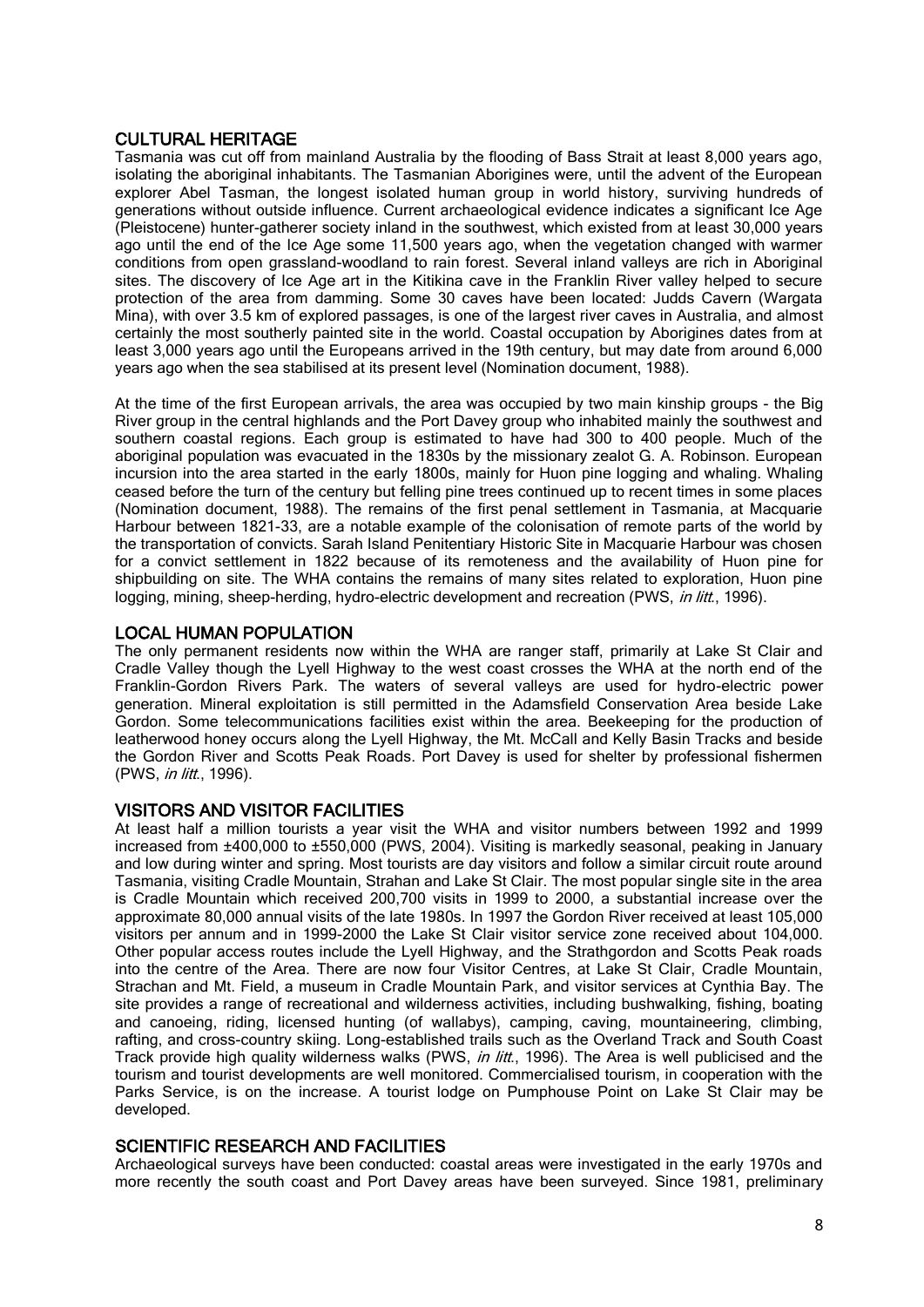surveys of a number of inland river valleys have been carried out including one of the caves of the Gordon-Franklin river system (Middleton, 1979). Mineralogical studies of the impact crater near Mount Darwin are conducted by the University of Tasmania, as are limnological studies of meromictic and other lakes (Nomination document, 1988). Surveys of the vegetation over the whole Area and its susceptibility to fire and to disease are ongoing, coordinated by the Parks Service. The Port Davey-Bathurst Harbour ecosystem has been investigated leading to a proposal that it should become a Marine Reserve. Studies of aboriginal customary knowledge and the recording, protection and interpretation of Aboriginal cultural sites has been funded. Funding is also available for the study and protection of species of World Heritage value such as Tasmanian devil and of threats to the area's ecology such as the root-rot fungus (PWS, 2004).

#### MANAGEMENT

The Tasmanian Parks and Wildlife Service is largely responsible for administering the area, with assistance from the World Heritage Area Consultative Committee and a Ministerial Council. There is close consultation between the Service and Forestry Tasmania who manage the forest reserves within the WHA and the extensive areas of state forest adjoining the boundary (PWS, in litt., 1996). Legal provision for conserving the property is provided under both federal legislation, namely the World Heritage Properties Conservation Act of 1983 and the Conservation Amendment Act of 1988, and under state legislation, notably the National Parks and Wildlife Act 1970, Aboriginal Relics Act 1975, Crown Land Act 1976 and the Forest Protection Act of 1985. Before 1982 the Cradle Mountain-Lake St Claire, Franklin-Lower Gordon Wild Rivers and Southwest National Parks were known as the Western Tasmanian Wilderness National Parks.

The major past human intrusion into the region was the construction by the state Hydro-Electric Commission (HEC) of the Middle Gordon Hydro-electric Power Scheme in the early 1970s to form two large impoundments by damming a section of the Gordon River, which was excluded from the property, and flooding the Lake Pedder valley and its pink quartzite beach. The resulting Lake Pedder is 242 sq.km in area and the connected Lake Gordon covers 272 sq.km. These and three other dams were created between 1970 and 1994 to industrialise the Tasmanian economy by providing cheap power. As part of this development, a road was built into the heart of the Southwest Conservation Area and a small town, Strathgordon, built just outside Southwest National Park. A bitter six-year political battle between conservationists and developers in the Provincial government culminated in 1982-3. Plans to flood the lower reaches of the Gordon and Franklin rivers were approved by the Tasmanian Government in 1982 (HEC, 1982) but met with strong opposition both nationally and internationally, reinforced by inscription of the property on the World Heritage List in 1982 and the area's designation of the Southwest National Park as a UNESCO Biosphere Reserve.

The Commonwealth Government intervened, following the recommendation of the World Heritage Committee that the integrity of the property be protected, and passed the World Heritage Properties Act in 1983. The validity of this Act and actions taken under it to stop the dam were challenged by the Tasmanian Government, but dismissed by the High Court of Australia in 1983 (Wilcox, 1983; DAHE, 1985). The campaign created a very active conservationist political pressure group. As there is now a surplus of hydroelectric power this group aims to lower the level of Lake Gordon, enabling the flat valley under Lake Pedder to be drained and restored. But a proposal in 1995 to do this failed to gain political or public support (PWS, *in litt.*, 1996)

Protests in 1986 against logging at Farmhouse Creek and in the Lemonthyme Forest prompted the Commonwealth Government in 1987 to establish a Commission of Inquiry into the Lemonthyme and Southern Forests to resolve the matter. The findings of the Commission were split and public unrest continued. In 1989, the Commonwealth Government nominated 1.38 million hectares, including the existing area nominated in 1982 and adjoining forests, for inclusion on the World Heritage List as the Tasmanian Wilderness World Heritage Area. Most of the extensions were incorporated into the state reserve system (PWS, in litt., 1996). Concern that not all areas of World Heritage quality are included within the present boundaries prompted a report in 1990 on the appropriate boundaries for the World Heritage Area; incorporation of the Tarkine area in the northwest of the island was suggested. In 1989 the inscription was extended to the Area's cultural heritage, Aboriginal as well as western.

The current Ten-Year Tasmanian Wilderness World Heritage Area Management Plan was adopted in 1999 and the first *State of the Tasmanian Wilderness World Heritage Area Report* was released in September 2004. This was an exhaustive account of the work done in all fields in the area during the previous decade with emphasis on evaluating the effectiveness of its management (PWS, 2004; Jones,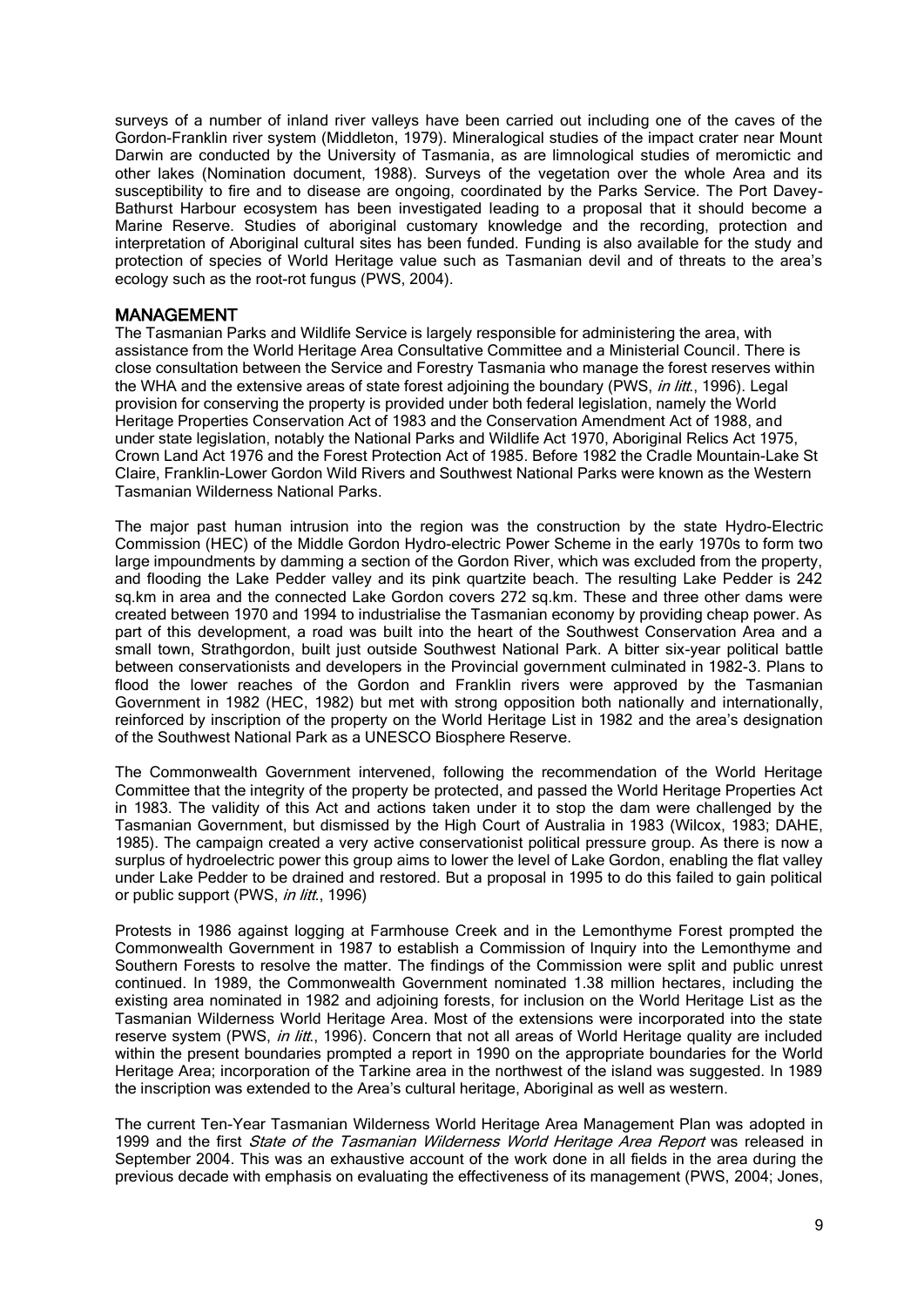2005). There is increasing emphasis on management for ecological integrity. In 2008 the second Five-Yearly Review of the Tasmanian Regional Forest Agreement confirmed recommendations for the sustainable management and monitoring for ecological integrity of the forests and World Heritage site vegetation. The management of Aboriginal and other cultural sites and the need for Aboriginal stakeholder involvement was also acknowledged. An additional 23,872 ha in 21 adjoining reserves of tall eucalyptus forests, mainly in the north and east, and the Southwest Conservation Area south of Melaleuca to Cox Bight are to be incorporated into the property after mines on the latter site are closed. These are already covered by the Area Management Plan of 1999 and the State Forestry Practices Code which mandates rehabilitation of logging roads no longer needed. The further addition of 806,000 ha, some already managed under the site's masterplan, is urged by local NGOs (UNESCO, 2010).

### MANAGEMENT CONSTRAINTS

Hydro-electric development has taken place at Scotts Peak, Mount Arrowsmith and Lakes St Clair, McKenzie and Augusta, the levels of which have been artificially raised. The Lake Mackintosh impoundment forms a minor intrusion into Cradle Mountain-Lake St Clair National Park. The Basslink project to link the Gordon River Hydroelectric Scheme with the mainland grid may damage the aquatic ecology. Erosion of the banks of the Gordon River is extensive and has been exacerbated by river traffic. At present the upper three quarters of the river is closed to commercial use. The lower section is used extensively by cruise boats. Monitoring shows that erosion rates have decreased but there is still a discernible difference between rates of erosion in trafficked and non-trafficked parts of the river. Speed limits for cruise boats appear to have helped but a sustainable regime has not yet been achieved (PWS, *in litt.*, 1996). Small-scale mining has taken place in the past and rights exist to operate a small osmiridium mine at Adamsfield until 2011. Limestone extraction from a quarry near Exit Cave has stopped and rehabilitation is completed. Track erosion and the spreading of plant diseases by 4WD and bicycle traffic is also increasing with increased tourism. Trampling damage by trekkers is common but is constantly monitored and made good.

There is little agreement among the State Party and foresters over conflicts between logging and conservation. Some forest in peripheral areas as in Lemonthyme, south of Farmhouse Creek and other localities has been disturbed by previous logging and road-building activities but logging continues outside the WHA in the East Picton forests, around Wylds Craig, in the upper Mersey valley, west of Walls of Jerusalem National Park, in the lower Weld and Styx valleys, and in part of the Great Western Tiers (Tasmanian Wilderness Society, 1995a and b). 80 logging coupes within 5 km of the site boundaries are scheduled for exploitation before 2012. These and the associated logging roads will expose the site to the edge effects of invasive winds and sunlight, soil dessication, vegetation die-back, and the risk of fire (UNESCO, 2010). Fire continues to be the greatest threat to susceptible slowgrowing species and much of the more remote country, especially as the climate warms. This has led to the banning of campfires in certain areas. A report on land degradation in the Central Plateau has been released and states that 10,890 ha of this area have been affected by sheet erosion. Fires and overgrazing by stock and rabbits have created the current barrens. Parts of this area are some of the most severely eroded alpine and sub-alpine ecosystems in Australia (PWS, *in litt.*, 1996).

Species of World Heritage value are beginning to suffer. In the 1990s a fungal root-rot, *Phytophthora* cinnamomi affected numerous alpine species in the Pine Lake area in the northeast of the area, killing many species, including ancient native pines. It was confined to one catchment and measures were taken to delay its spread to others. Infected areas were mapped, aerial spraying with phosphonate was tried, a road through the area was sealed to restrict the infection and a major education campaign held. The area was quarantined and signed as a no-entry area, although some people still enter and it may have to be sealed off. A plant pathologist is employed to isolate the disease and to look at methods that can be used to slow its spread (PWS, in litt., 1996). Since 1996 the population of the widespread Tasmanian devil, has been devastated by Devil facial tumour disease, which is spreading west. Sightings since 2006 have declined by 70% and a program to save the animal has been started. Amphibian chytrid fungus is spreading among frogs and an aquatic fungus Mucor amphiborum is affecting the platypus. Foxes and feral goats, cats and rabbits with invasive weeds such as sea spurge Euphorbia paralis and marram grass Ammophila arenarum have also caused problems for the wilderness (Aus Govt., 2010).

#### **STAFF**

In 2004, 112 office and field employees of the PWS were involved in WHA planning and management. This included 66 people in field centres, 18 in the Land Management Division and 28 in the Resources,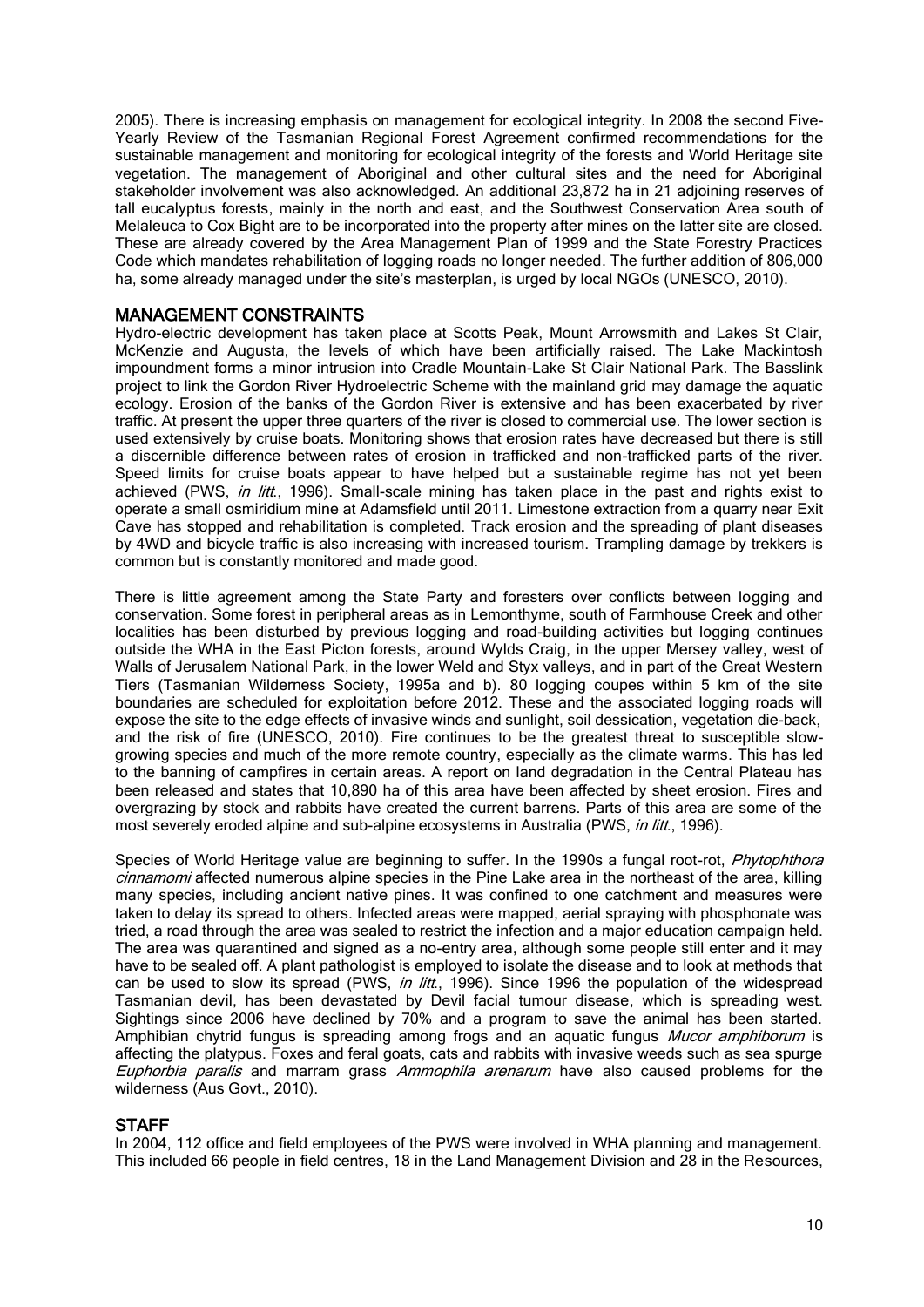Wildlife and Heritage Division, both in the head office (PWS, 2004). Temporary staff are drawn on when needed.

### BUDGET

The 1998 joint Commonwealth - State funding agreement provided for a total of \$8.9 million per annum, five eighths from the Commonwealth, the balance from the state (PWS, in litt., 1996). For the 2002-3 period the Commonwealth provided ±A\$4.3 million, to be negotiable annually, and the State, ±A\$4.75 million, totalling ±\$9.05 (US\$4.85m) (PWS, 2004). In 2009 the Commonwealth government provided an A\$8.5 million operational fund, A\$1.8 million for a Jobs Fund, A\$1.3 million for track maintenance and, with the State, A\$23.5 million over a 5 year period to save the Tasmanian devil. A\$387,500 was also set aside to fund the recording, protection and interpretation of Aboriginal cultural sites (Aus Govt., 2010).

# LOCAL ADDRESSES

Tasmanian Parks and Wildlife Service, GPO Box 1751, Hobart 7001, Australia.

Forestry Tasmania, GPO Box 207B, Hobart 7001.

Hydro-Electric Commission, GPO Box 355D, Hobart 7001.

#### **REFERENCES**

The principal source for the above information was the original nomination for World Heritage status.

Anon. (1986). World Heritage - eroding away. The Tasmanian Conservationist 192: 4-7.

Australian Conservation Foundation (1975). The wonderful southwest. Habitat.

Australian Government (2010). State Party Report on the State of Conservation of the Tasmanian Wilderness World Heritage Area. For the UNESCO World Heritage Committee. Paris

Australian Heritage Commission and the Tasmanian Government (1981). Nomination of The Western Tasmania Wilderness National Parks by the Government of Australia for inclusion in the World Heritage List.

Bosworth, P. (1979). A Collation of Meteorological Information for South-West Tasmania. South West Tasmania Resources Survey Occasional Paper 2.

---------- (1982). Pressure for exploitation in South-West Tasmania's wilderness. Ambio 11: 268-273.

---------- (1984). Increasing pressures for resources exploitation in an area of high nature conservation value, southwest Tasmania. In McNeely, J. & Miller, K. (eds), National Parks, Conservation and Development. The Role of Protected Areas in Sustaining Society. Smithsonian Institution Press, Washington, DC. Pp. 283-289.

Bowling, L. & Tyler, P. (1984). Endangered lakes of scientific and cultural value in the World Heritage Area of south-west Tasmania. Biological Conservation 30: 201-209.

--- (1986). The demise of meromixis in riverine lakes of the World Heritage wilderness of southwest Tasmania. Arch. Hydrobiol. 107: 53-73.

Brown, P. Wilson, R., Loyn, R., Murray, N. & Lane, B. (1985). The orange-bellied parrot - a RAOU conservation statement. RAOU Report. 14. Royal Australian Ornithologists Union, Melbourne. 12 pp.

Commonwealth Department of the Arts, Sport, the Environment, Tourism and Territories and the Government of the State of Tasmania (1989). Nomination of The Tasmanian Wilderness by the Government of Australia for inclusion in the World Heritage List.

Croome, R. & Tyler, P. (1988). Microbial microcosms and devolving meromixis in Tasmania. Verh. Internat. Verein. Limnol. 23: 594-597.

DAHE (1985). State of the Environment in Australia 1985. Department of Arts, Heritage and Environment. Australian Government Publishing Service, Canberra. Pp. 130-131.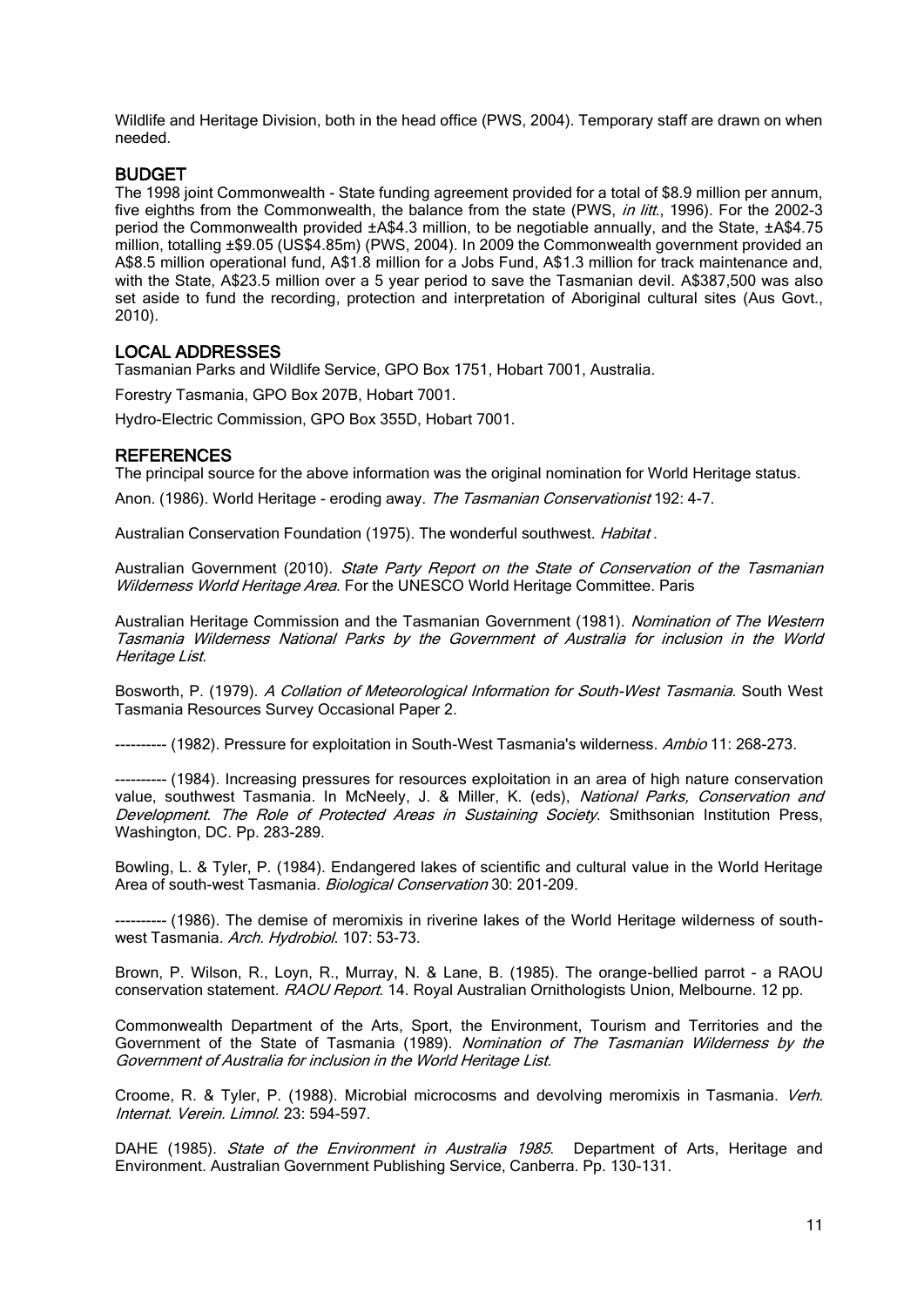DPLW (1988). Cradle Mountain-Lake St Clair National Park Management Plan. Department of Lands, Parks and Wildlife, Tasmania. 76 pp.

DPWH (1992). Tasmanian Wilderness World Heritage Area: Management Plan. Department of Parks, Wildlife and Heritage, Tasmania. 135 pp.

DPIWE (2003). Tasmanian Wilderness World Heritage Area - Values. Department of Primary Industry, Water and Environment, Tasmania. 8pp.

Environment Australia et al. (2003). Australia. Tasmanian Wilderness. Summary of the Periodic Report on the State of Conservation of the World Heritage Properties in the Asia-Pacific Region to the UNESCO World Heritage Committee, Paris.

Figgis, P. & Mosley, G. (1988). Australia's Wilderness Heritage. Weldon Publishing, Sydney.

Forestry Commission (1983). Management Plan for Lemonthyme State Forest. 37 pp.

Gee, H., Fenton, J. & Hodge, G. (1978). The South West Book: A Tasmanian Wilderness. Australian Conservation Foundation, Melbourne. 307 pp.

Government of Australia (1993). Impact of Logging Operations on the Current World Heritage Area in Southern Tasmania. Department of the Environment, Sport and Territories. 7 pp.

---------- (1988). Nomination of the Tasmanian Wilderness by the Government of Australia for Inclusion in the World Heritage List. Commonwealth Department of the Arts, Sport, the Environment, Tourism and Territories. 45 pp. [Includes an extensive bibliography.]

HEC (1978). Lower Gordon River Scientific Survey. 24 reports. Hydro-Electric Commission, Tasmania.

---------- (1982). Gordon below Franklin scheme. The second stage of harnessing the everlasting energy resource of the Gordon River. Annual Review, Hydro-Electric Commission, Tasmania 1981-82.

Jones, G (2005). Is the management plan achieving its objectives? Pp. 555-557. In Worboys, G, Lockwood, M & DeLacy, T, Protected Area Management. Principles and Practice, 2<sup>nd</sup> ed., Oxford University Press.

Lake Pedder Committee of Inquiry (1974). The Flooding of Lake Pedder: an Analysis of the Lake Pedder Controversy and its Implications for the Planning of Major Development Projects and the Management of Natural Resources in Australia. AGPS, Canberra.

Middleton, G. (1979). Wilderness Caves of the Gordon-Franklin River System. Centre for Environment Studies Occasional Paper 11. University of Tasmania, Hobart. 107 pp.

Ministry for Tourism, Parks and Heritage (2004). State of the Tasmanian Wilderness World Heritage Area Report. Released. Hobart.

Parks & Wildlife Service (PWS) (2004). State of the Tasmanian Wilderness World Heritage Area Report. Ministry for Tourism, Parks and Heritage, Hobart. 333 pp.

Russell, J., Matthews, J. & Jones, R. (1979). Wilderness in Tasmania. Centre for Environmental Studies Occasional Paper 10. University of Tasmania, Hobart. 103 pp.

Smith, S. & Banks, M. (1990) Tasmanian Wilderness - World Heritage Values. Royal Society of Tasmania, Hobart.

Tasmanian Wilderness Society (1995a). The Australian Government and Tasmania's World Heritage Area. Update June 1995: Violations, Damage and New Opportunities. 14 pp.

---------- (1995b). Tasmania's High Conservation Value Forests: World Heritage Woodchips? 12 pp.

Thwaites, T. (1995). Media spotlight threatens Tasmania's lost sea world. New Scientist. June 1982.